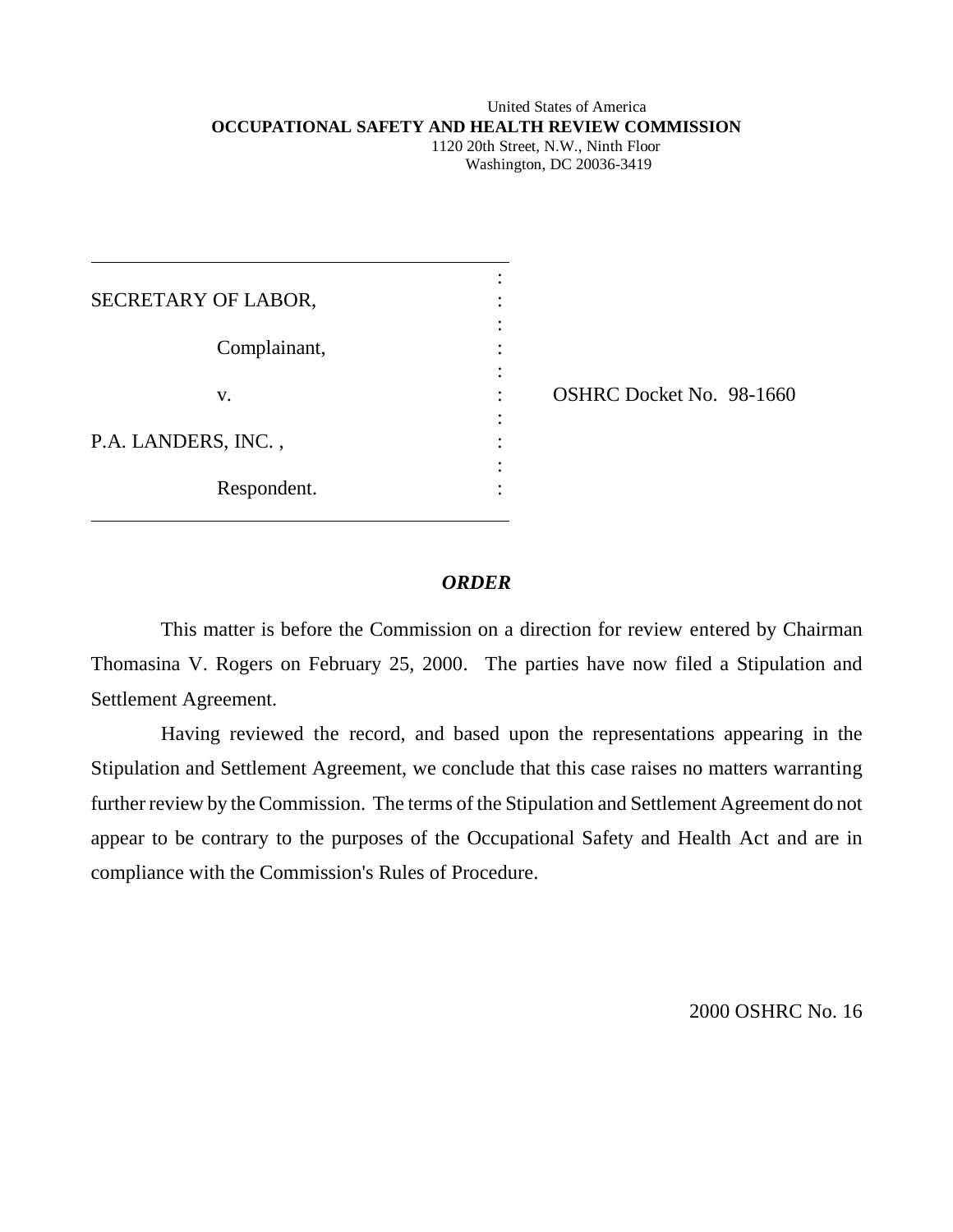Accordingly, we incorporate the terms of the Stipulation and Settlement Agreement into this order and we set aside the Administrative Law Judge's Decision and Order to the extent that it is inconsistent with the Stipulation and Settlement Agreement. This is the final order of the Commission.

So ordered.

Date: July 24, 2000  $/s/$ 

-

 $\mathbf{r}$ 

 $\overline{\phantom{0}}$ 

Thomasina V. Rogers Chairman

 $\frac{1}{s}$ /s/

Gary L. Visscher Commissioner

/s/

Stuart E. Weisberg Commissioner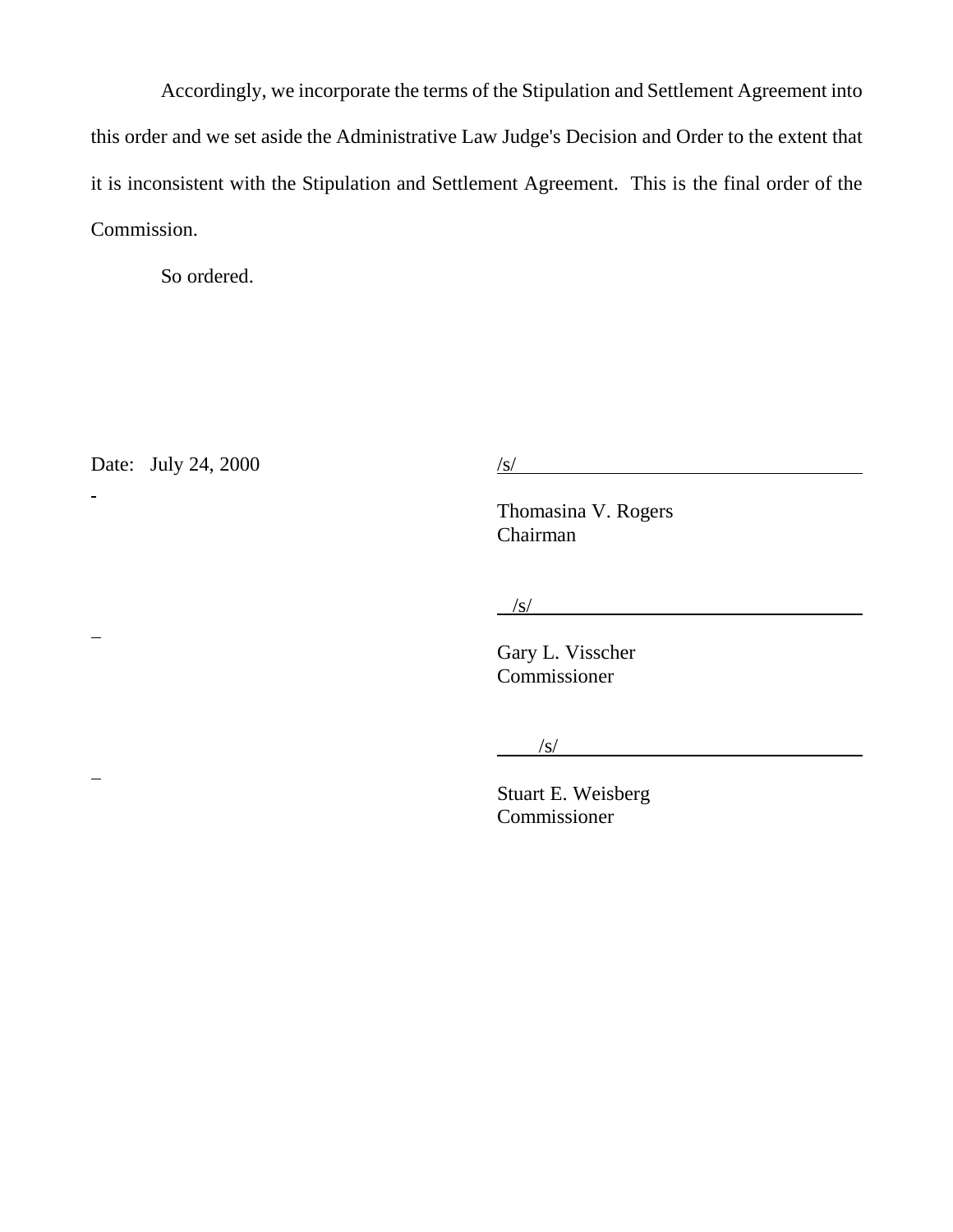# 98-1660

# NOTICE IS GIVEN TO THE FOLLOWING:

Daniel J. Mick, Counsel for Regional Trial Litigation Office of the Solicitor, U.S. DOL Room S4004 200 Constitution Ave., N.W. Washington, DC 20210

Richard D. Wayne, Esq. John P. Martin, Esq. Hinckley, Allen & Snyder, LLP 28 State Street Boston, MA 02109

G. Marvin Bober Administrative Law Judge Occupational Safety and Health Review Commission 1120 20th Street, Ninth Floor Washington, D.C. 20036-3419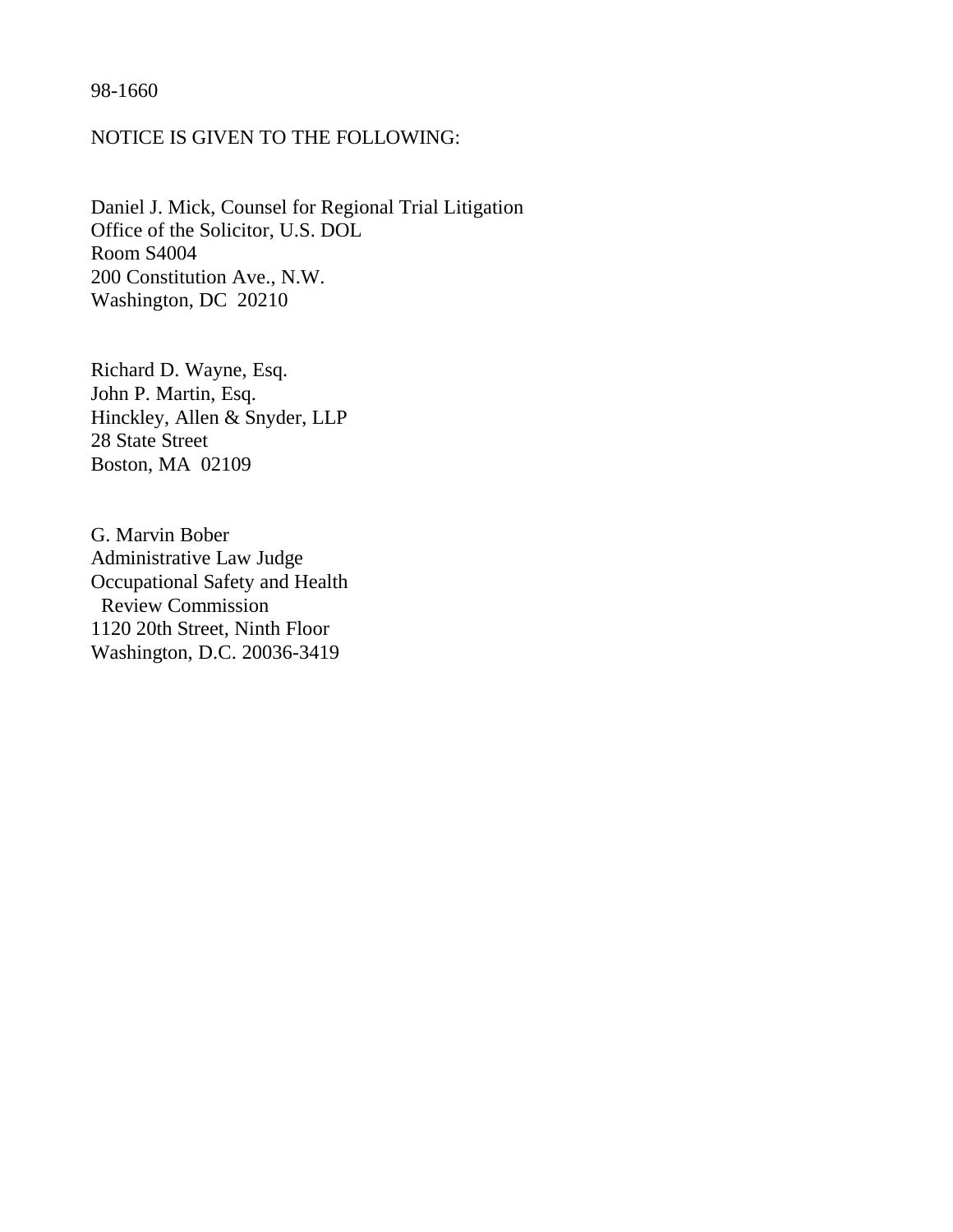# United States of America **OCCUPATIONAL SAFETY AND HEALTH REVIEW COMMISSION**

ALEXIS M. HERMAN, Secretary of labor,

Complainant,

v. Same **OSHRC DOCKET NO. 98-1660** 

P.A. LANDERS, INC.,

Respondent.

## **STIPULATION AND SETTLEMENT AGREEMENT**

**I**

The parties have reached agreement on a full and complete settlement and disposition of the issues in this proceeding which is currently pending before the Commission.

**II**

It is hereby stipulated and agreed by and between the Complainant, Secretary of Labor and the Respondent, P.A. Landers Inc. that:

1. Complainant hereby amends the proposed penalty for citation 2, item 1, alleging a willful

violation of 29 C.F.R. 1926.652 (a)(1) from \$55,000, as originally proposed by the Secretary and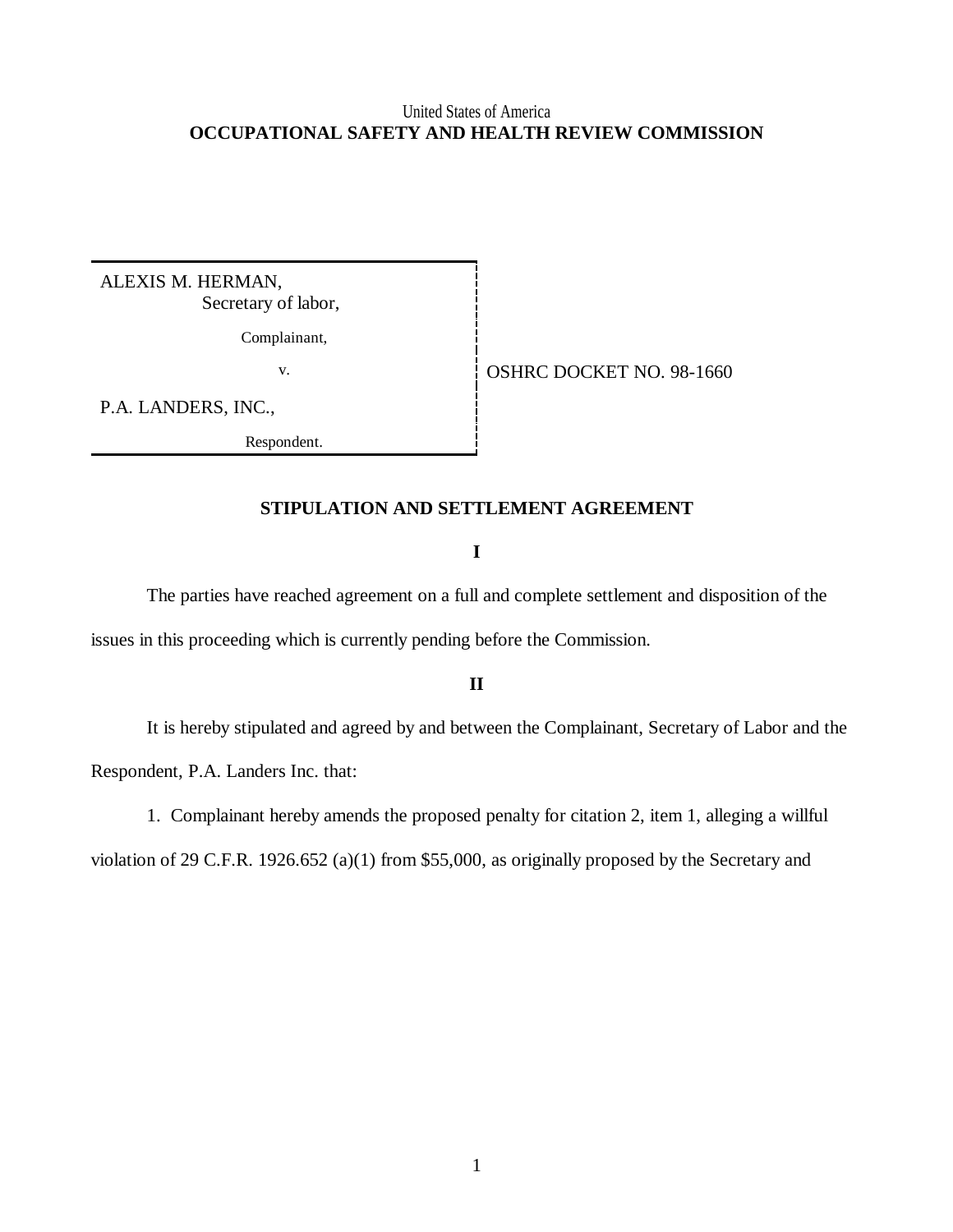assessed by Judge Bober in his Decision and Order, to a \$40,000 penalty. Respondent hereby withdraws its notice of contest to Willful Citation 2, item 1 as amended.

2. Respondent hereby withdraws its notice of contest to Serious Citation 1, item 1, alleging a violation of Section 5(a)(1) of the Act, and the proposed penalty of \$2,500, affirmed by Judge Bober below.

3. Each party agrees to bear its own fees and other expenses incurred by such party in connection with any stage of these proceedings.

4. Respondent hereby agrees to pay the amount of \$12,500 at the time of execution of this Agreement by submitting its check made payable to the U.S. Department of Labor, Occupational Safety and Health Administration (OSHA), to the Boston Area Office South. Every thirty (30) days thereafter, Respondent shall submit the amount of \$10,000 to the OSHA Area Office until the amended penalty of \$40,000 for willful citation 2 is satisfied, which shall be deemed to be within 90 days of execution of this agreement. In the event that respondent is more than 7 days delinquent with any of the payments set forth in this schedule, the total remaining unpaid balance shall become immediately due to OSHA.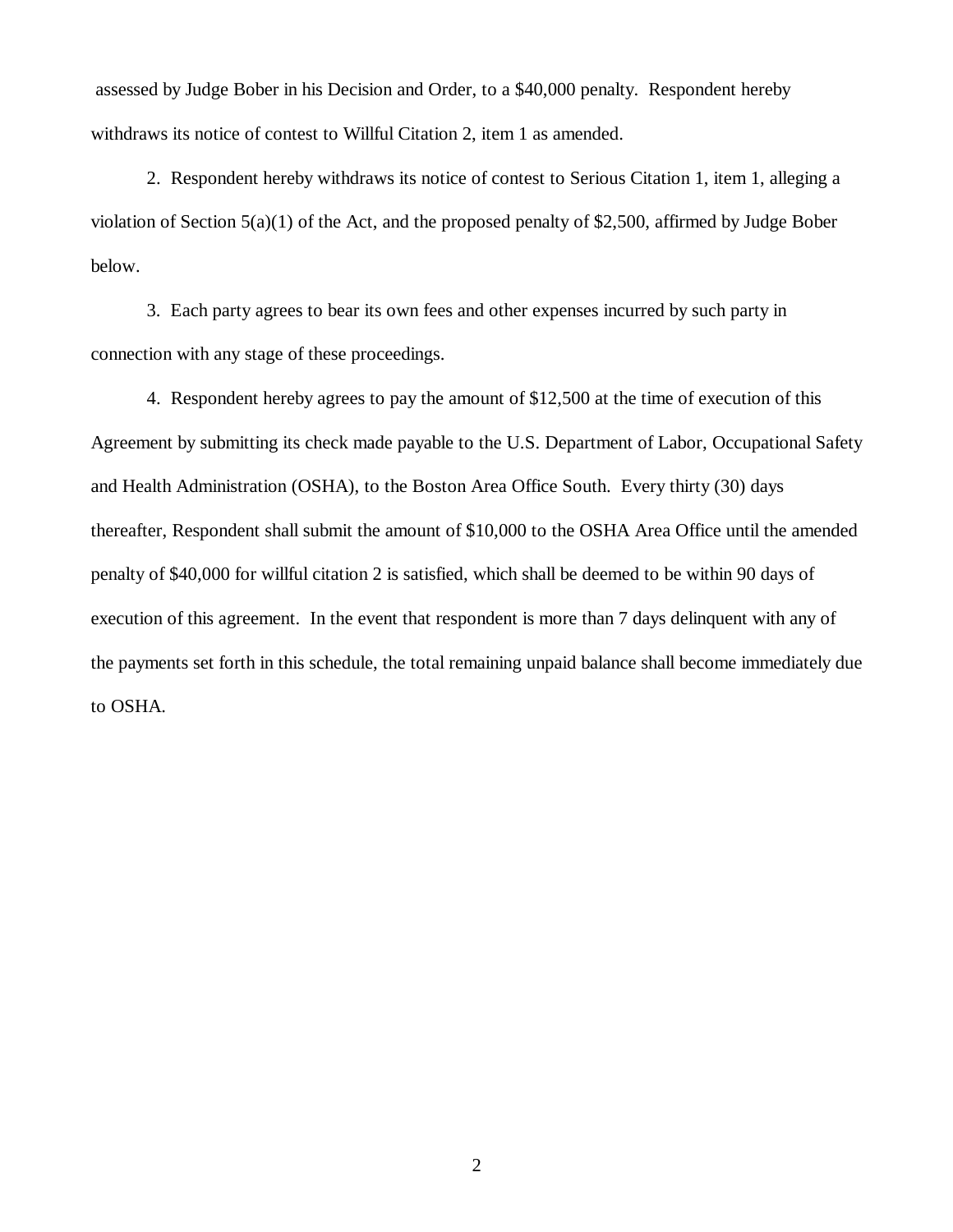5. None of the foregoing agreements, statements, stipulations, or actions taken by P.A. Landers Inc. shall be deemed an admission by Respondent of the allegations contained in the citations or the complaint herein. The agreements, statements, stipulations and actions herein are made solely for the purpose of settling this matter economically and amicably and shall not be used for any other purpose, except for subsequent proceedings and matters brought by the Secretary of Labor directly under the provision of the Occupational Safety and Health (OSH) Act of 1970.

6. Respondent states that there are no authorized representatives of affected employees.

7. The parties agree that this Stipulation and Settlement Agreement is effective upon execution.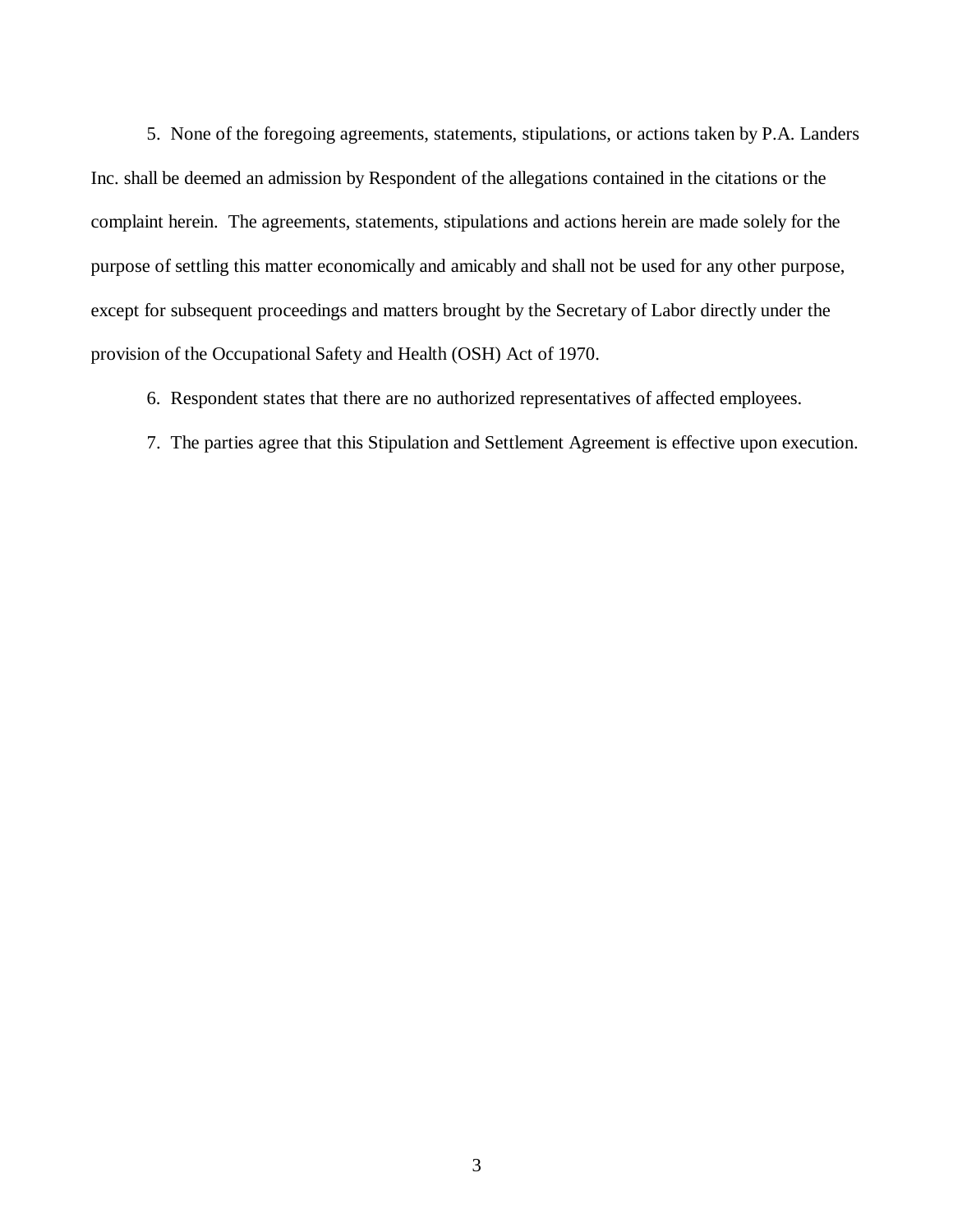8. Respondent certifies that a copy of this Stipulation and Settlement Agreement was posted at

its Hanover, MA. workplace in a conspicuous manner on the 14th day of July, 2000, pursuant to

Commission Rules 7 and 100, and will remain posted for a period of ten (10) days.

Dated this 14th day of July, 2000.

Respectfully submitted,

HENRY L. SOLANO Solicitor

JOSEPH M. WOODWARD Associate solicitor for Occupational Safety and Health

DONALD G. SHALHOUB Deputy Associate Solicitor for Occupational Safety and Health

 $\overline{a}$ 

DANIEL J. MICK Counsel for Regional Trial Litigation

/s/

 $\overline{a}$ 

RICHARD D. WAYNE, ESQ. JOHN P. MARTIN, ESQ. Attorneys for P.A. Landers, Inc. HINCKLEY, ALLEN & SNYDER, LLP 28 State Street Boston, MA 02109

/s/

ORLANDO J. PANNOCCHIA Attorney for the Secretary of Labor USDOL, Office of the Solicitor 200 Constitution Ave., NW Suite S-4004 Washington, DC 20210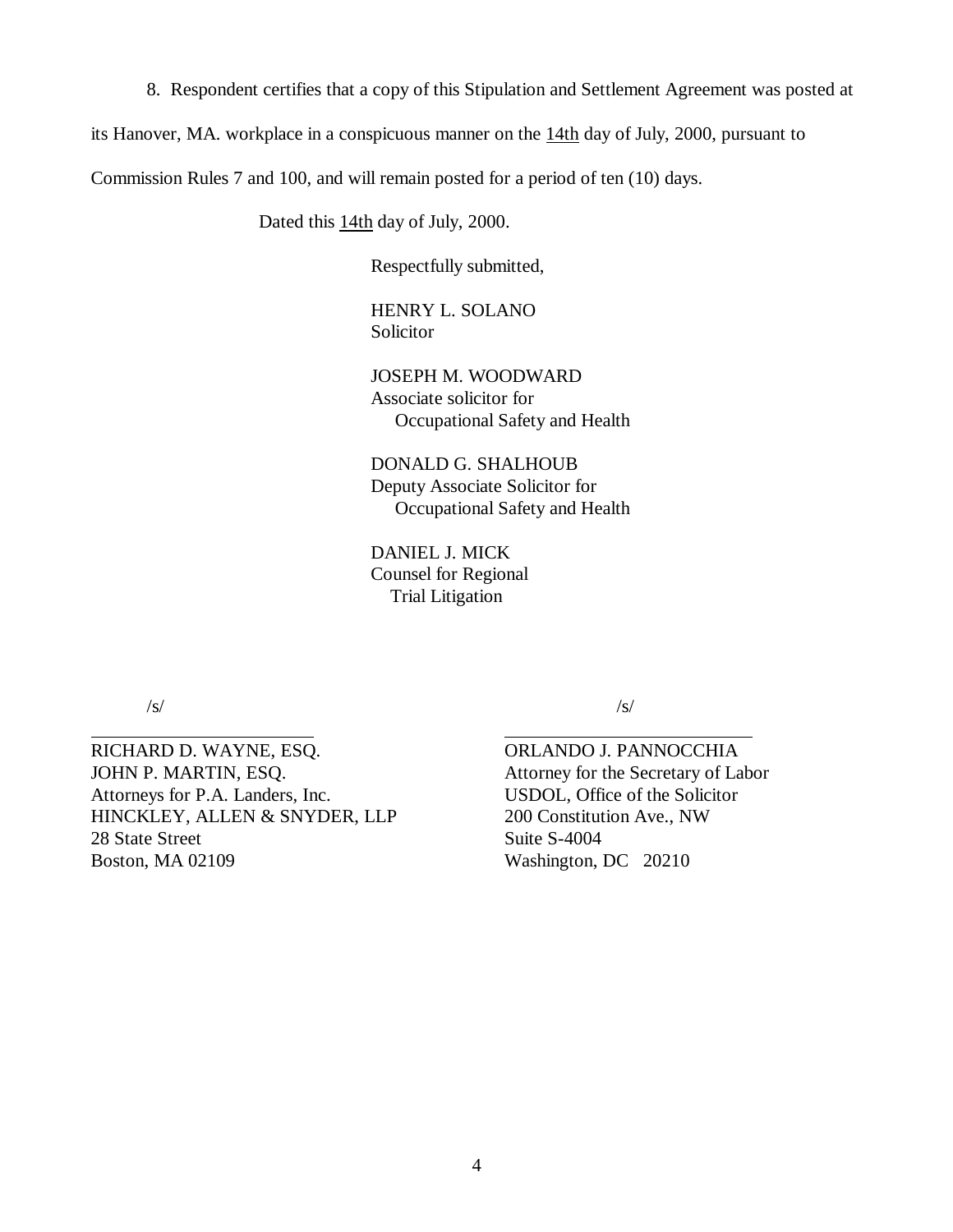### United States of America **OCCUPATIONAL SAFETY AND HEALTH REVIEW COMMISSION**

 1120 20th Street, N.W., Ninth Floor Washington, DC 20036-3419

PHONE: FAX: COM (202) 606-5100 COM (202) 606-5050 FTS (202) 606-5100 FTS (202) 606-5100

SECRETARY OF LABOR,

Complainant,

P.A. LANDERS, INC.

Respondent.

APPEARANCES:

Office of the Solicitor 3180 Main Street U. S. Department of Labor Braintree, Massachusetts Boston, Massachusetts For the Respondent. For the Complainant.

v. Same School State Concept Concept Concept 1660

David L. Baskin, Esquire **Richard F. Schiffmann**, Esquire

BEFORE: G. MARVIN BOBER Administrative Law Judge

# *DECISION AND ORDER*

This case is before the Occupational Safety and Health Review Commission ("the Commission") pursuant to section 10(c) of the Occupational Safety and Health Act of 1970, 29 U.S.C. §§ 651-678 ("the Act"), to review a serious citation and a willful citation, and the penalties proposed therefore, issued by the Secretary of Labor pursuant to section 9(a) of the Act.

On April 9,1998, Brian Hennessey, an employee of P.A. Landers ("Landers") was injured when a trench he was working in collapsed on him at a work site located in Plymouth, Massachusetts.<sup>1</sup> As a

<sup>&</sup>lt;sup>1</sup>At the hearing, the parties identified the trench in which the accident occurred as the "existing manhole trench" and a second trench, which is addressed in the discussion relating to the serious citation, as the "new manhole trench." (Tr. 19-20).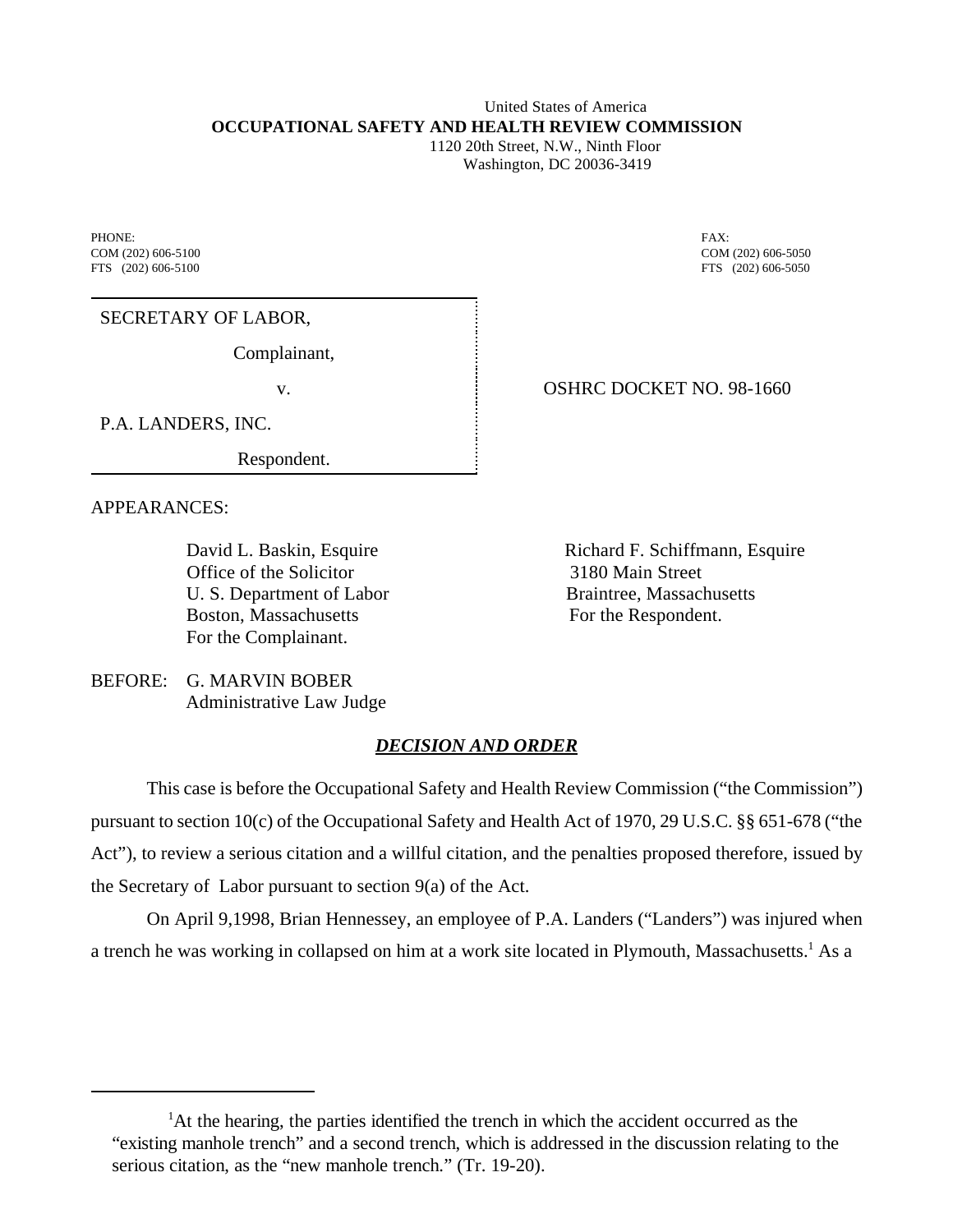result of this incident, Patrick Griffin, an OSHA compliance officer ("CO"), conducted an inspection of the work site, and, following the inspection, OSHA cited Landers for a serious violation of section  $5(a)(1)$ of the Act and a willful violation of 29 C.F.R. 1926.652(a)(1). Landers contested the citations, and an administrative trial was held in Providence, Rhode Island on August 24, 1999. Both parties have filed post-trial briefs.

## *Jurisdiction*

The parties stipulated that Landers is an employer subject to the Act and that the Commission has jurisdiction in this matter. (Tr. 7).

#### *Stipulations*

The parties stipulated to the following at the commencement of the trial:

1. The Commission has jurisdiction in this matter;

2. The Respondent is an employer subject to the Act;

3. The inspection was conducted by an authorized representative of the Complainant on April 9, 1998 through July 24, 1998, and the citations were issued on September 23, 1998;

4. The Respondent filed a notice of contest on September 25, 1998.

## *Background*

The subject site was a condominium development being built around a preexisting golf course. Landers, the trenching contractor, was responsible for installing the sewer system for the development, which required digging a trench for a sewer line in the 17th tee-off area of the golf course.<sup>2</sup> On April 9, 1998, Landers had four employees on the job: laborers Brian Hennessey and Bob O'Neil, excavator operator Tim Fernandes, and site supervisor Charles Jesse. That morning, which was the first day of the job, Landers had dug a trench to access an existing manhole so that sewer piping could be installed there; the trench was about 28 feet long and 10 feet wide, and the depth was 9.5 feet at the manhole end and about 5 feet at the other end.<sup>3</sup> Mr. Hennessey entered the trench to mark the manhole, after which Scott Sherman, an employee of Jericho Concrete Cutting, entered the trench to cut a hole in the bottom of the manhole where Mr. Hennessey had marked it.<sup>4</sup> After Mr. Sherman had exited the trench, Mr. Fernandes, who had resumed the excavation work, asked Mr. Hennessey to go back into the trench and check it

 $2B$  Because the golf course remained open, the developer's project manager had instructed Landers to not disturb the 17th tee-off box.

<sup>&</sup>lt;sup>3</sup>The trench and manhole are shown in the Secretary's photographs, C-1 through C-37.

<sup>&</sup>lt;sup>4</sup>Although the shallow end of the trench was sloped for entry, the sidewalls were not sloped properly or shored and no trench box was in use.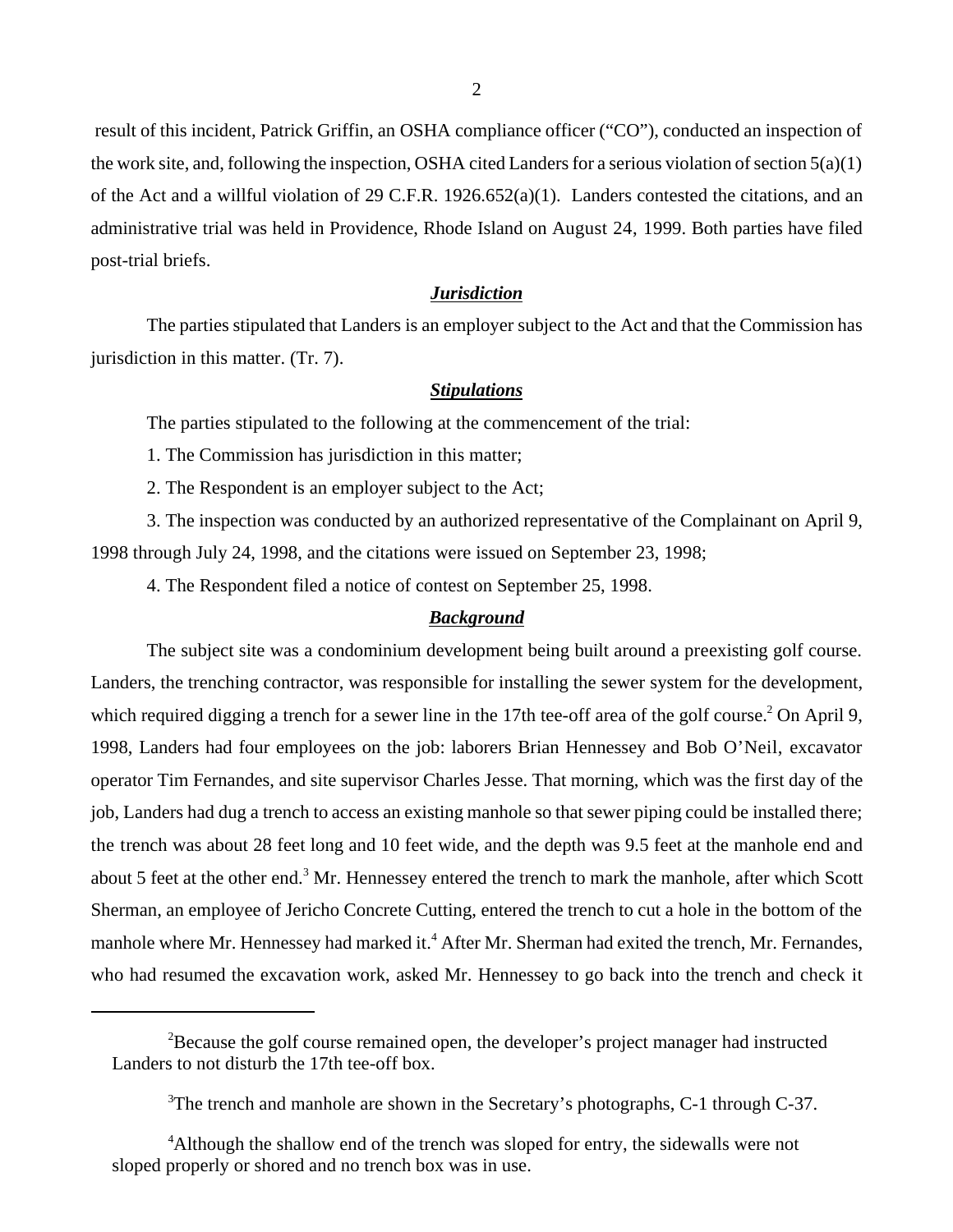because he believed the excavator bucket had struck something. Mr. Hennessey reentered the trench and found nothing unusual; however, as he was proceeding to exit the trench, one of the sides caved in and buried him up to his neck. As a result of the cave-in, Mr. Hennessey sustained multiple injuries, including broken ribs and a broken wrist, hip damage and torn rotator cuffs, and bruising to some internal organs.

## *Willful Citation 2, Item 1 - Proposed Penalty: \$55,000*

29 C.F.R. 1926.652(a)(1), the cited standard, provides in pertinent part as follows:

## **§ 1926.652 Requirements for protective systems.**

(a) *Protection of employees in excavations*. (1) Each employee in an excavation shall be protected from cave-ins by an adequate protective system designed in accordance with paragraph (b) or  $(c)$  of this section\*\*\*\*

(1) *Option (1)--Allowable configurations and slopes.* (i) Excavations shall be sloped at an angle not steeper than one and one-half horizontal to one vertical (34 degrees measured from the horizontal), unless the employer uses one of the other options \*\*\* .

The citation alleges as follows:

Employees were exposed to and received serious injury while working in a trench that was between 5 feet to 9 feet deep without the protection of a shoring system, sloping of the ground or some equivalent protection to guard against a sidewall collapse.

The record establishes that the trench in which the accident occurred was 9.5 feet deep at the manhole end and about 5 feet deep at the point where Mr. Hennessey was injured. The record also establishes that the soil in the trench was a sandy "Type C" soil that had been previously disturbed and that although the trench should have been sloped as set out above or protected by shoring or a trench box, the required protection was not in place in the trench. (Tr. 21-22; 60; 72-73; 96-97; 108; 114-15). Landers does not dispute this evidence, but contends, rather, that Mr. Hennessey had received safety training prior to performing any outside work and that he went into the trench without either the knowledge of or any instruction to do so from his supervisor, thus placing himself at risk. I disagree, for the following reasons.

Mr. Jesse testified he had told Mr. Hennessey to work with Mr. Fernandes and that he had not told him to enter the trench. (Tr. 81-83; 145; 150-52). However, Mr. Hennessey testified that Mr. Jesse asked him to go into the trench to mark the manhole and that Mr. Jesse was present when he did so. Mr. Hennessey further testified that he entered the trench a second time, again in the presence of Mr. Jesse, to clean up after Mr. Sherman. (Tr. 20-22; 27-30; 43-48). It is unclear whether Mr. Jesse was present when Mr. Hennessey made his third entry into the trench and there is no evidence he instructed him to do so.<sup>5</sup> Regardless, that Mr. Jesse may not have known of the third entry is of no moment in light of his

<sup>&</sup>lt;sup>5</sup>Although Mr. Hennessey was "pretty sure" Mr. Jesse was there when he entered the trench the third time, Mr. Jesse testified that he been in the job site trailer and was on his way back to the trench when it collapsed. (Tr. 30; 120-21; 144).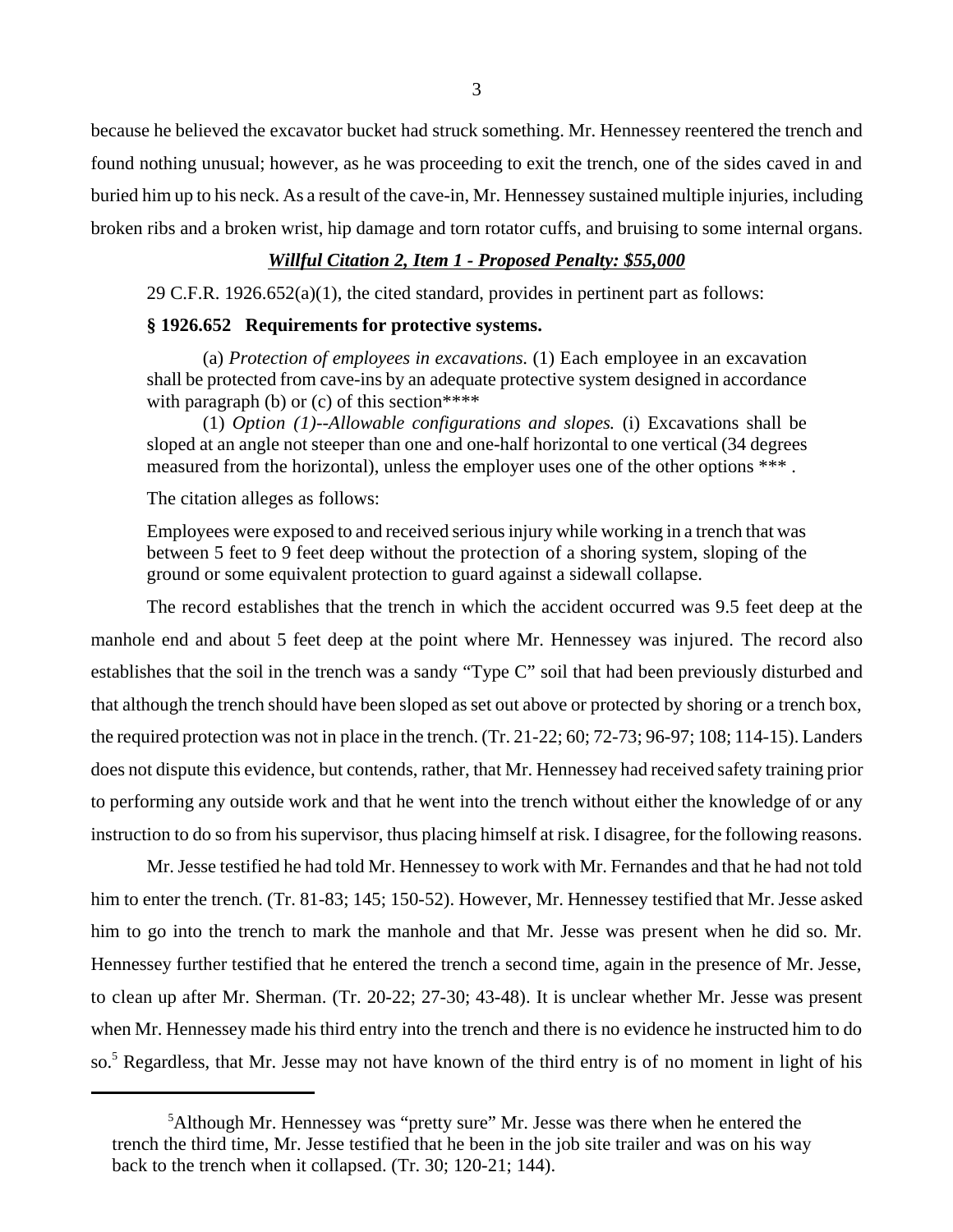knowledge of the prior entries, and Mr. Hennessey's testimony is supported by that of Mr. Sherman, who stated that Mr. Jesse saw him enter the trench to perform his cutting work and also saw him exit the trench. (Tr. 60-61). Mr. Hennessey's testimony is further supported by the nature of the work that was taking place and the fact that Mr. Jesse was overseeing that work. Finally, Mr. Hennessey's testimony is supported by the fact that, as set out *infra* in the discussion relating to the serious citation, Mr. Jesse and Mr. Hennessey had entered another unprotected trench together that morning. Based on the record as a whole, Mr. Hennessey's testimony is credited over that of Mr. Jesse. Accordingly, Landers' contention that Mr. Hennessey entered the trench without any instruction or knowledge of Mr. Jesse is rejected.

Turning to Landers' other contention, that Mr. Hennessey was adequately trained, Landers' safety director Steven Casey testified that his practice in April of 1997, when Mr. Hennessey was hired, was to conduct an orientation with each new hire and to go over all of Landers' safety policies, including excavation safety, after which the employee would sign off on each policy. (Tr. 156-59). However, Mr. Hennessey testified that the only information he received when he was hired, which he read and signed, was Landers' drug testing policy and general rules and that he recalled nothing about excavations; he also testified that Landers had not trained him in trenching safety and that no one had ever told him "what you can do and what you can't do" in regard to trenches. (Tr. 16-17; 34-36). Moreover, Mr. Casey testified that site supervisors were responsible for conducting job site safety meetings, and Mr. Jesse testified he had held no such meeting before the job began that day. (Tr. 75; 162). In fact, the only evidence in the record indicating that Mr. Hennessey was provided with any information about trenches appears in C-39, which is a copy of Landers' employee safety rules; specifically, Rule 37 of C-39 states as follows:

TRENCHES more than 5 feet deep shall be shored, sloped, or a trench shield used and material stored at least 2 feet from the edge. Trenches more than 4 feet deep shall have ladders extended 3 feet above the trench, within 25 feet of workers.

In view of the foregoing, it is clear that although Landers had a rule requiring sloping, shoring or trench shields in trenches over 5 feet deep, the trench at the site was not protected as required by the standard. It is also clear that the rule set out above, even if Mr. Hennessey did read it when he was hired, does not constitute adequate training in trenching safety. Landers' contention that Mr. Hennessey was adequately trained is rejected, and, on the basis of the record, Landers was in violation of the cited standard.

This citation has been classified as willful. A willful violation is one committed "with intentional, knowing or voluntary disregard for the requirements of the Act or with plain indifference to employee safety." *Williams Enter., Inc.*, 13 BNA OSHA 1249, 1256 (No. 85-355, 1987). As *Williams* further states:

A willful violation is differentiated by a heightened awareness -- of the illegality of the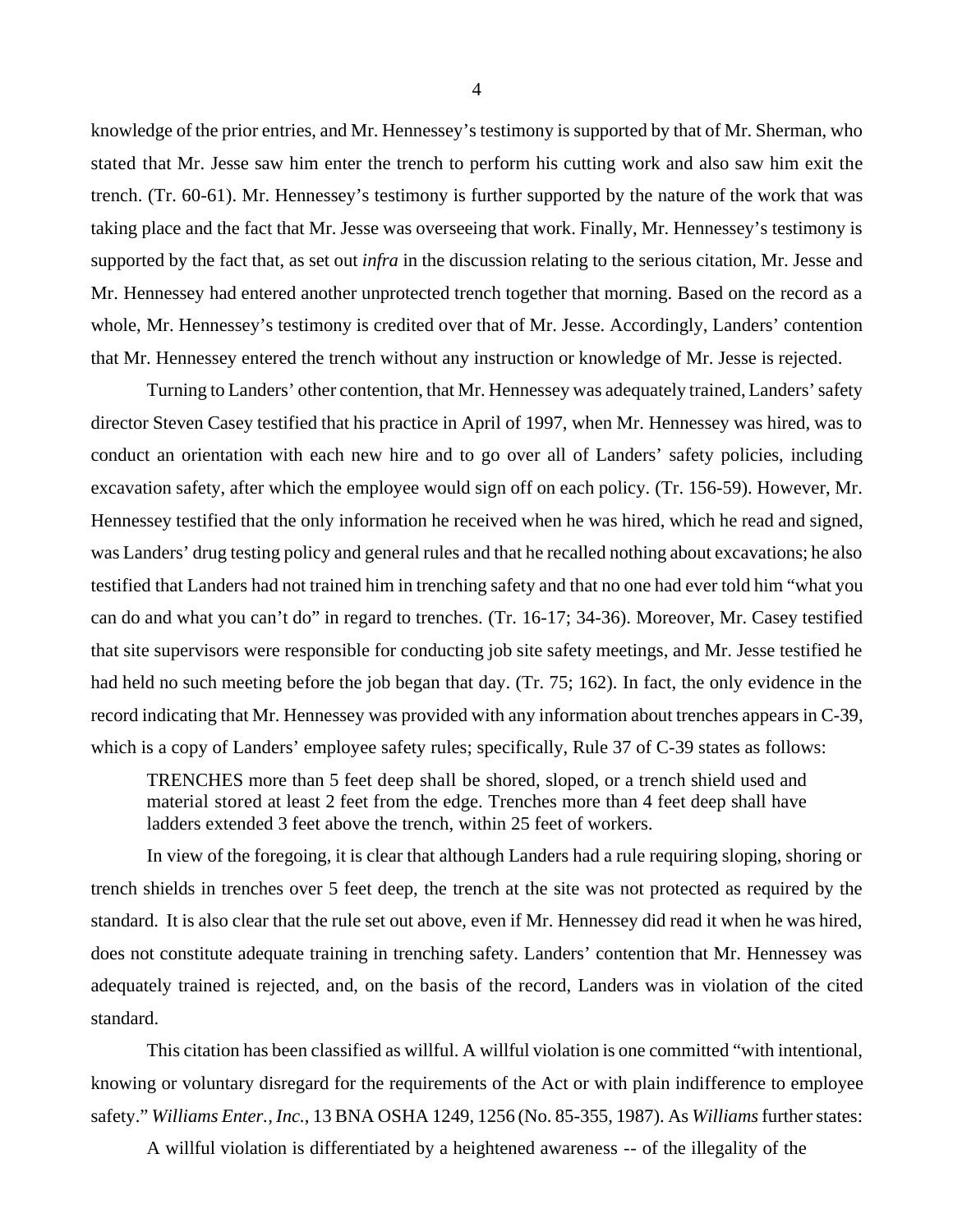conduct or conditions -- and by a state of mind -- conscious disregard or plain indifference. There must be evidence that an employer knew of an applicable standard or provision prohibiting the conduct or condition and consciously disregarded the standard. Without such evidence of familiarity with the standard's terms, there must be evidence of such reckless disregard for employee safety or the requirements of the law generally that one can infer that if the employer had known of the standard or provision, the employer would not have cared that the conduct or conditions violated it. It is therefore not enough for the Secretary simply to show carelessness or lack of diligence in discovering or eliminating a violation; nor is a willful charge justified if an employer has made a good faith effort to comply with a standard or eliminate a hazard, even though the employer's efforts are not entirely effective or complete....However, the test of an employer's good faith for these purposes is an objective one -- whether the employer's belief concerning a factual matter or concerning the interpretation of a standard was reasonable under the circumstances.

## 13 BNA OSHC at 1256-57, 1259 (citations omitted).

In support of the willful characterization, CO Griffin testified that he "felt that the knowledge was there, that the official of the company ... Mr. Jesse, was a superintendent and he observed these men [Mr. Hennessey and Mr. Sherman] entering the trench ... without proper protection." The CO said that Mr. Jesse had told him that he was a "competent person," that he had had "competent person" training, and that he knew OSHA's trenching requirements. The CO also said it should have been evident, once Mr. Jesse knew that the trench would be over 9 feet deep, that there was a need for proper sloping, shoring or a trench box; however, Mr. Jesse stated both that he could not "tear this tee box up" and that he had not intended to use a trench box.<sup>6</sup> (Tr. 94-98; 113-25). CO Griffin summarized the willful classification as follows:

We look for knowledge and training of an individual, a management individual that can direct people, that in this particular case, we would look at the fact that the superintendent, who is the representative of the company on site and directs work, knew that a trench was going to be so many feet deep, that it was going to exceed the requirements of a safe excavation without shoring or sloping and that we would look at that and he would also - the employee that entered the trench was -- did so under the watchful eyes of that superintendent. The superintendent, again, knew that the trench did not meet the standards, allowed the individual to enter the trench to perform the work, had been trained as a competent person, knew what was required under the OSHA standards, had the ability and the authority to make corrections and to make it a safe trench by either using a shoring technique such as hydraulic or skeleton shoring or sloping it and chose not to do that, whether it was because the golf course was going to be more extensively damaged, that, in itself, is not a reason to place a man in a trench that is unshored. (Tr. 125-26).

In defense of the willful characterization, Mr. Jesse testified that he had worked for Landers since December 1997, that he had been a site supervisor for about three months at the time of the accident, and

<sup>6</sup> The CO testified that Mr. Jesse had seen the specifications for the trench beforehand and knew how deep it would be. (Tr. 114).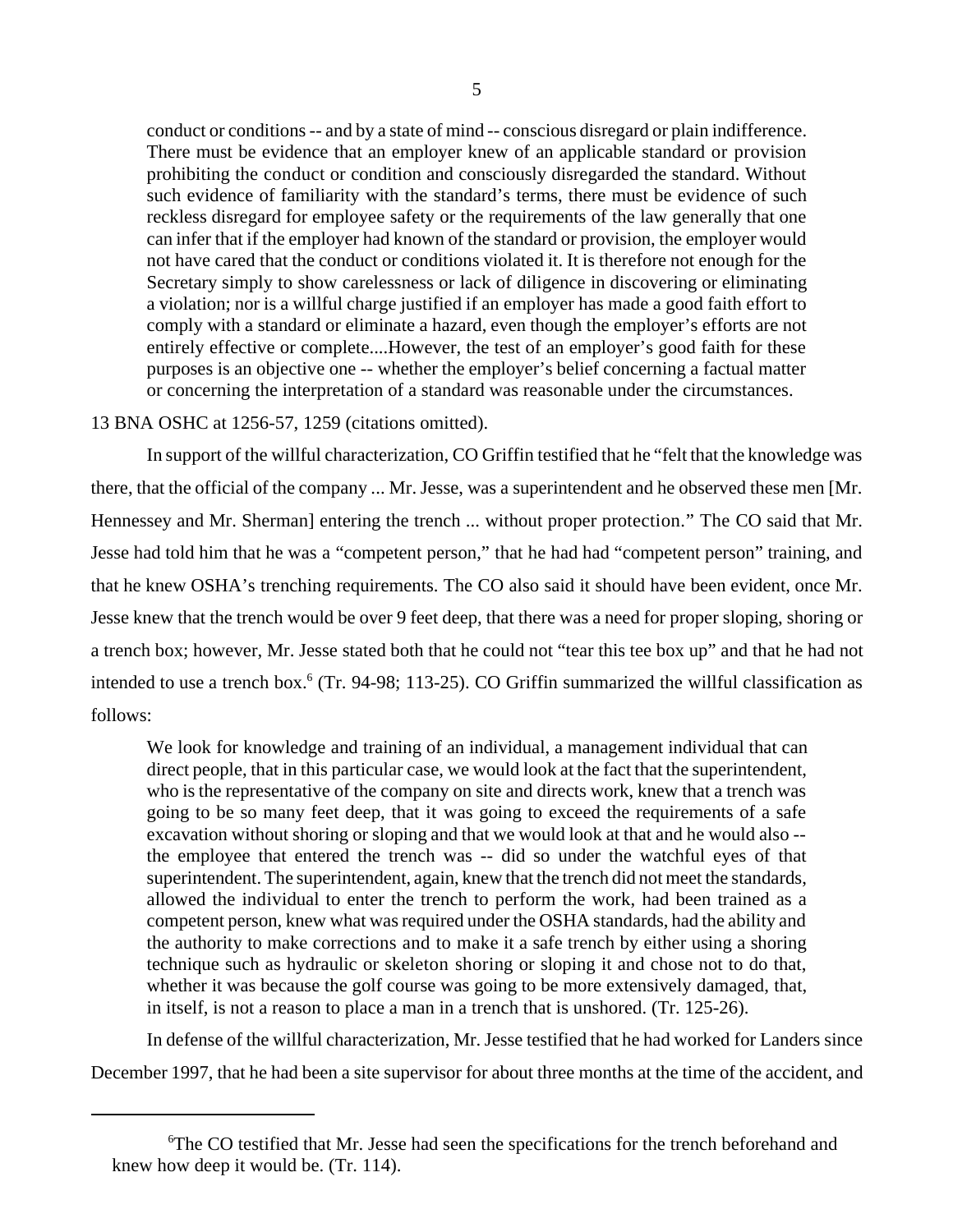that he had been a site supervisor for another company before working for Landers; he further testified that he had received "competent person" training in trenches in February 1998, that Steven Casey and others had conducted the training, and that the training had lasted four to five hours. Mr. Jesse conceded that the trench was not protected as required by the standard and that the developer's project manager had told him that the golf course superintendent did not want Landers to disturb the 17th tee-off box. However, Mr. Jesse said the trench was sloped gradually, although not at the angle mandated by the standard, and that he had thought the sloping was adequate and safe for entry and that the trench was stable, particularly at the deeper end where the manhole structure was. He also said that he had not believed a trench box was necessary and that he would not have deliberately sent a man in harm's way. (Tr. 69-80; 135-46).

After careful consideration of the record and the Commission's decision in *Williams, supra,* I conclude that the violation in this case was willful. Although Mr. Jesse did not act with plain indifference to employee safety, he did act with conscious disregard of the standard. The record shows that Mr. Jesse had received "competent person" training in trenches approximately two months before the accident, that he knew OSHA's trenching requirements, and that Landers' own safety rules required sloping, shoring or trench shields in trenches over 5 feet deep. The record also shows that he knew the day before the job began the depth at which Landers employees and Mr. Sherman would be working. (Tr. 71-74). Finally, the record shows that Mr. Jesse did not slope the trench properly in part because of the instruction that he was not to disturb the 17th tee-off box. Despite these circumstances, Mr. Jesse did not arrange to have a trench box at the site, which, based on the fact that he called for one immediately after the accident and it arrived before the CO left that day, could easily have been done the day before.<sup>7</sup> (Tr. 115). Moreover, in addition to exposing Messrs. Hennessey and Sherman to the subject trench, Mr. Jesse and Mr. Hennessey had worked in another unprotected trench that day that was 7 to 8 feet deep.

In deciding this matter, I have considered Mr. Jesse's testimony that he believed the sloping was adequate and the trench was safe and that he would not have deliberately sent an employee into an unsafe trench. However, as set out in *Williams*, the test of an employer's good faith is an objective one, and here, the question is whether Mr. Jesse's belief that the trench was safe was reasonable under the circumstances. I find it was not. This citation item is affirmed as a willful violation, and the proposed penalty of \$55,000.00, which is appropriate on the facts of this case, is assessed.

 $7$ The CO's testimony about the trench box was corroborated by the deposition testimony of Joseph Moreau, the project manager of the company that had undertaken the development of the condominium project. (Tr. 115; C-38, pp. 10-11).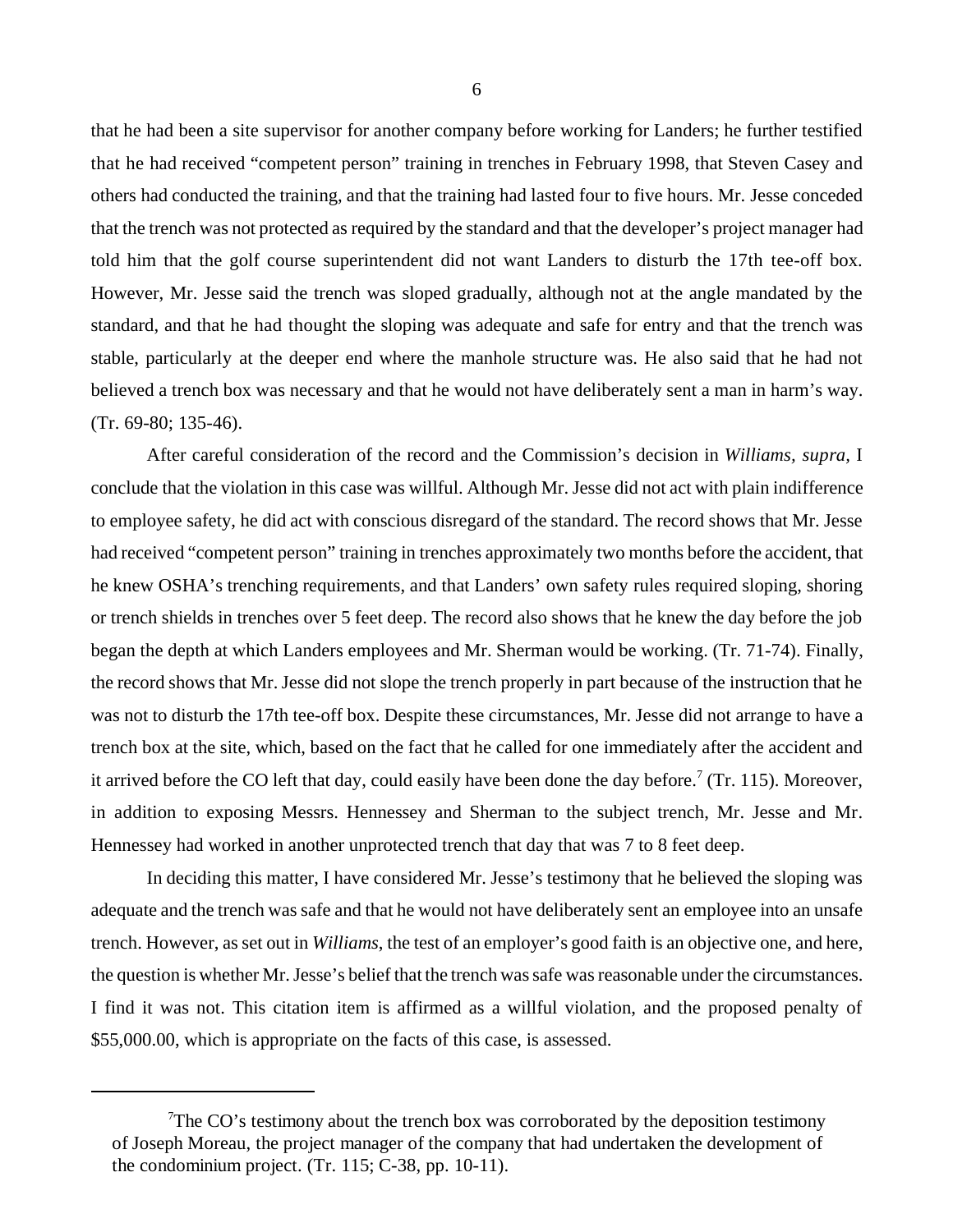#### *Serious Citation 1, Item 1 - Proposed Penalty: \$2,500.00*

Section  $5(a)(1)$  of the Act provides as follows:

Each employer shall provide to each of his employees employment and a place of employment which are free from recognized hazards that are causing or are likely to cause death or serious physical harm to his employees.

The citation alleges as follows:

The employer did not furnish employment and a place of employment which were free from recognized hazards that were causing or likely to cause death or serious physical harm to employees, in that, employees were exposed to fall [sic] and serious contusions by riding in a bucket of a crawler excavator to align a precast manhole in a trench. Among other methods, one feasible and acceptable abatement method to correct this hazard is to provide a railed ramp across the trench.

To establish a violation of section  $5(a)(1)$  of the Act, the Secretary must prove that: (1) a condition or activity in the employer's workplace presented a hazard to employees, (2) the cited employer or the employer's industry recognized the hazard, (3) the hazard was causing or likely to cause death or serious physical harm, and (4) a feasible and useful means of abatement existed by which to materially reduce or eliminate the hazard. *Kokosing Constr. Co., Inc.*, 17 BNA OSHC 1869 (No. 92-2596, 1996).

The record shows that after Mr. Sherman went into the first trench to perform his work, the Landers employees went to an area about 180 feet away to dig a second trench in which a new manhole would be installed; this trench was 7 to 8 feet deep, about 7 feet along each side, and 4 to 5 feet wide at the bottom and about 30 feet wide at the top. (Tr. 22-24; 39-40; 87-89; 113). Mr. Hennessey testified he went into the second trench about three times to measure and grade it. The first time he went down alone, and, as the trench was shallower then, he was able to slide down a side; however, the trench was too deep on his subsequent entries, and either Mr. Fernandes or Mr. Jesse suggested he be lowered down into the trench by means of the excavator bucket. Mr. Hennessey said he went down in the bucket twice, and that on one of these entries Mr. Jesse went down in the bucket with him. (Tr. 24-27; 41-43; 50-53).

Mr. Jesse denied having any knowledge that Mr. Hennessey had gone down into the trench by means of the excavator bucket, indicating that the trench was somewhat sloped and had been "ramped" for access. (Tr. 85-90). However, Mr. Hennessey testified that the trench was not sloped, and, for the reasons set out *supra*, his testimony is credited over that of Mr. Jesse. (Tr. 41-42). Consequently, I find as fact that both Mr. Hennessey and Mr. Jesse were lowered down into the trench by means of the excavator bucket.

As to the elements of a section 5(a)(1) violation, CO Griffin testified that riding in an excavator bucket is not an industry practice, that OSHA considers it a hazard, and that "we cite it when see it." He further testified that, based on his experience and conversations he had had with licensed operators, the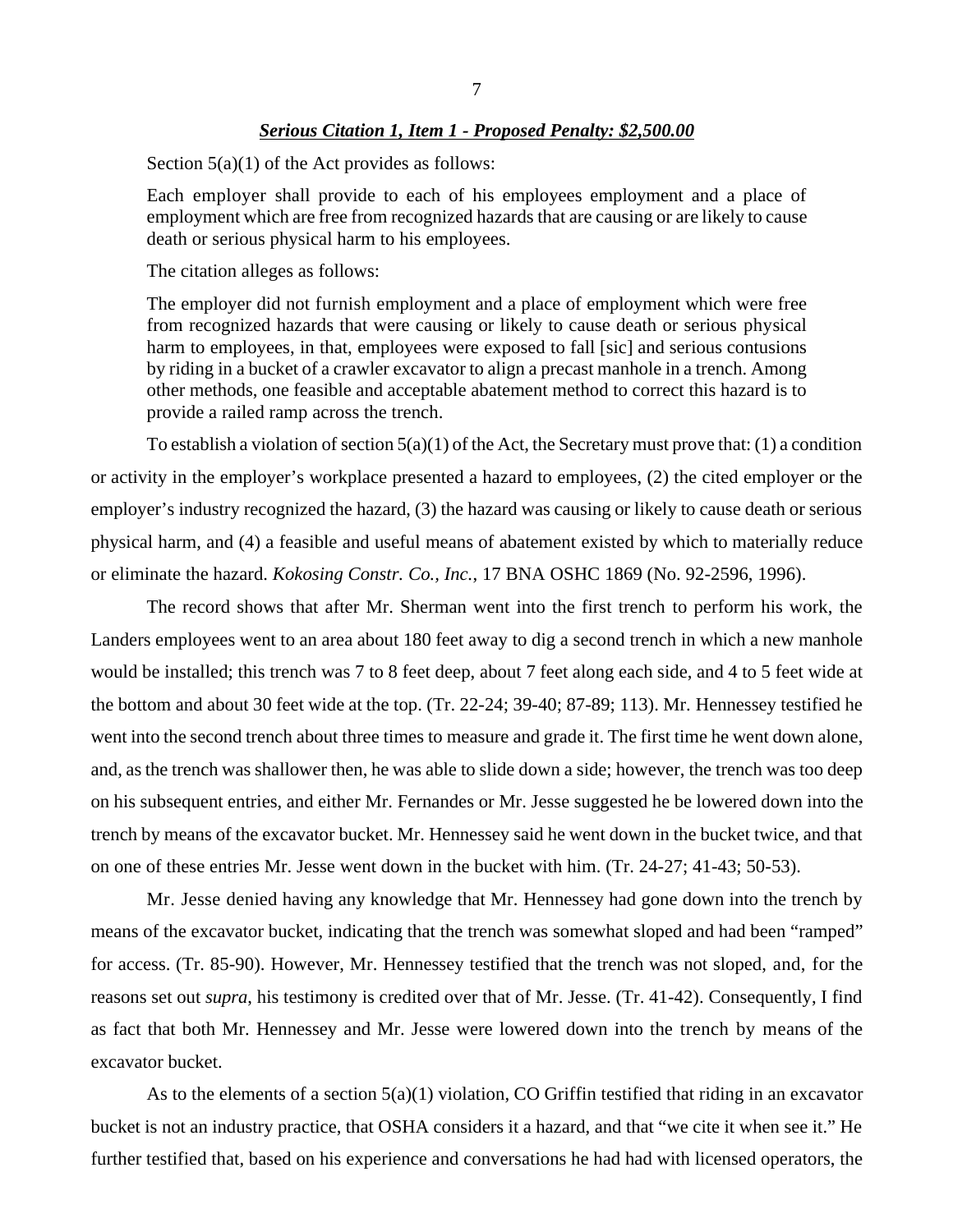Commonwealth of Massachusetts also considers riding in an excavator bucket a hazard. The CO described the hazards of this practice as being ejected from the bucket as it moves or being sprayed with hot hydraulic fluid if the hydraulic lines rupture, either of which could result in serious injury. (Tr. 111-113, 129-30). Mr. Jesse agreed that riding in a bucket is a recognized hazard in the construction industry and that Landers' safety rules specifically prohibit the practice.<sup>8</sup> (Tr. 147-49).

In view of the foregoing, the Secretary has established the elements of a section  $5(a)(1)$  violation. This citation item is therefore affirmed as a serious violation. I find that the proposed penalty of \$2,500.00 is appropriate, and it is accordingly assessed.

### *ORDER*

Based upon the foregoing decision, the disposition of the citation items, and the penalties assessed, is as follows:

| <b>Citation 1</b> | Violation    | <b>Disposition</b> | <b>Classification</b> | <b>Penalty</b> |
|-------------------|--------------|--------------------|-----------------------|----------------|
| Item 1            | $\S$ 5(a)(1) | Affirmed           | <b>Serious</b>        | \$2,500.00     |
|                   |              |                    |                       |                |
| <b>Citation 2</b> | Violation    | <b>Disposition</b> | <b>Classification</b> | <b>Penalty</b> |

 $/s/$ 

G. Marvin Bober Administrative Law Judge

<sup>&</sup>lt;sup>8</sup>Rule 20 of C-39 states that "[r]iding on steps, catwalks, decks, bumpers or in buckets, dump bodies or pick-up beds is forbidden.